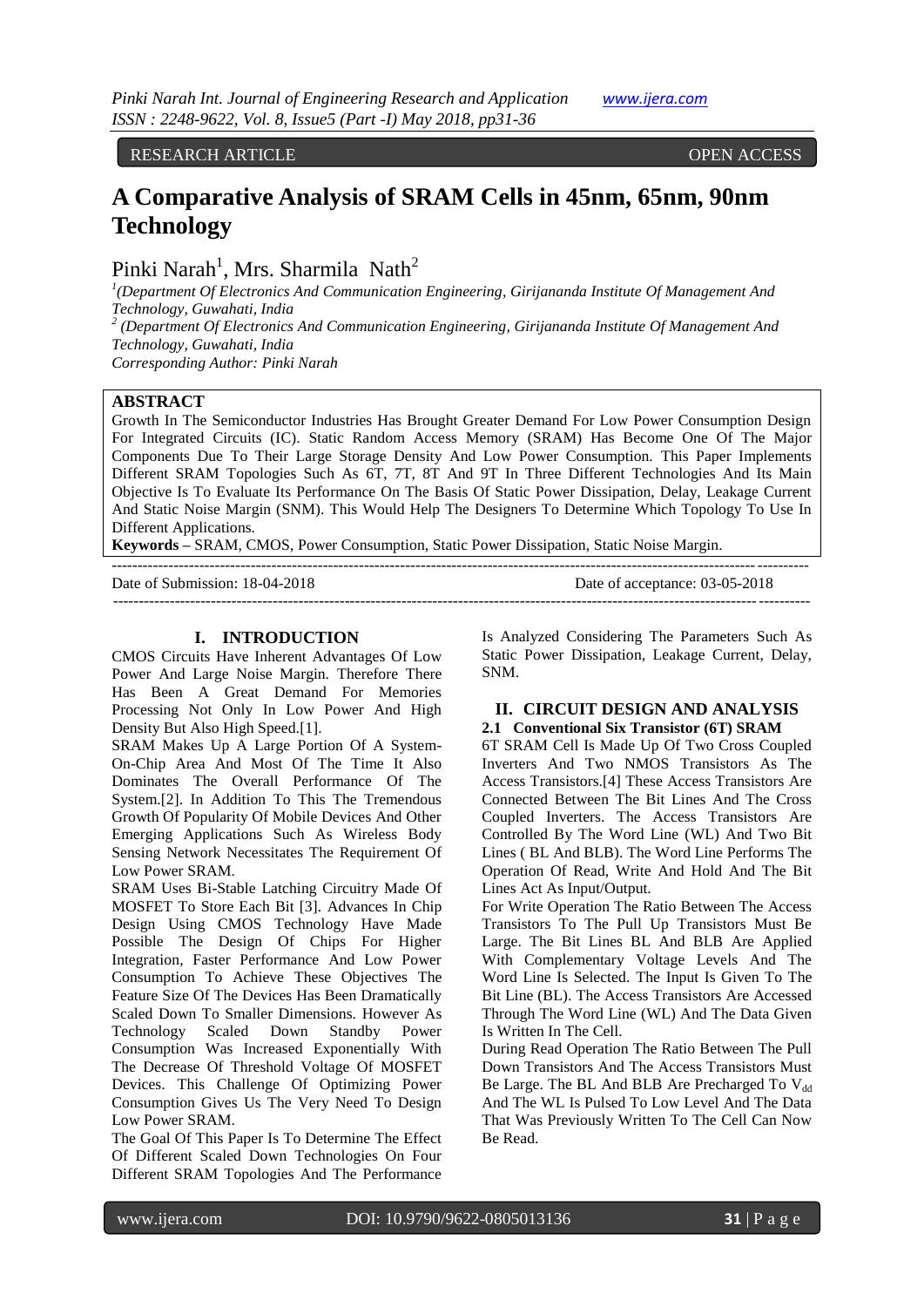

**Figure 1**: Conventional 6T SRAM

#### **2.2 Seven Transistor (7T) SRAM**

The Structure Of 7T SRAM Consists Of Seven Transistors With The Basic Structure Of The Cell Similar To The Conventional 6T SRAM. The Read Bit Line (RBL) Is Used For Reading Data From The Cell.

To Start The Write Operation, The Write Signal W Is Pulsed To  $V_{dd}$  And The Input Is Applied To WL While The Read Signal R Is Maintained At Ground Level. The Access Transistors Are Accessed Through The Write-Line (W) And The Data Is Written Into The Cell.



**Figure 2**: Seven Transistor (7T) SRAM

For The Read Operation, The RBL Is Precharged To V<sub>dd</sub>. The Written Data Can Be Read Form The Cell By Precharging Both RBL And Read Line (R) To High Level And Maintaining Write Line To Zero Level. The Storage Nodes Are Completely Isolated From The Bit Line During The Read Operation.

#### **2.3 Eight Transistor (8T) SRAM**

The Left Sub-Circuit Of 8T SRAM Cell Is A Conventional 6T Memory Cell. The Write Operation Is Similar To Conventional 6T Cell. The Transistor Stack And Read Bit Line RBL Is Used For Reading The Stored Data From The Cell.

To Start The Write Operation The Input Is Given To The Write Bit Line1 (WBL1) And The Compliment Is Given To Write Bit-Line2 (WBL2). The Access Transistors Are Accessed Through Word Line (W) As This Is Pulsed To High Level. The Data Given To The Cell Is Written And The Write Process Is Complete.

For The Read Operation To Begin The Read Line Is Precharged To V<sub>dd</sub> And The Read Transistor Is Turned On. To Read The Data From The Cell The Read Bit Line (RBL) Is Also Made High And The Write (W) Is Pulsed To Ground And The Read Process Is Complete.



**Figure 3** : Eight Transistor (8T) SRAM

#### **2.4 Nine Transistor (9T) SRAM**

The 9T SRAM Has The Upper Circuit Similar To 6T SRAM With Minimum Sized Transistors. The Two Access Transistors Are Controlled By The Write Line (W) And The Data Is Stored Within This Sub- Circuit. The Lower Sub-Circuit Consists Of One Read Access Transistor And Is Controlled By A Separate Read Signal (R).

To Begin The Write Operation, The W Signal Is Maintained At High And The Read Is Maintained At Low Which Makes The Read Access Transistor To Cut Off. The Inputs Are Given To The Bit Lines And The Access Transistors Are Accessed Through The Write Line (W) And The Write Operation Takes Place.

For The Read Operation The (W) Is Made Low And Read Line (R) Is Precharged To High Level. This Activates The Read Access Transistors In The Lower Sub-Circuit. The Bit Lines BL And BLB Are Pulsed To High Level And The Written Data Can Be Read From The Cell.



**Figure 4**: Nine Transistor (9T) SRAM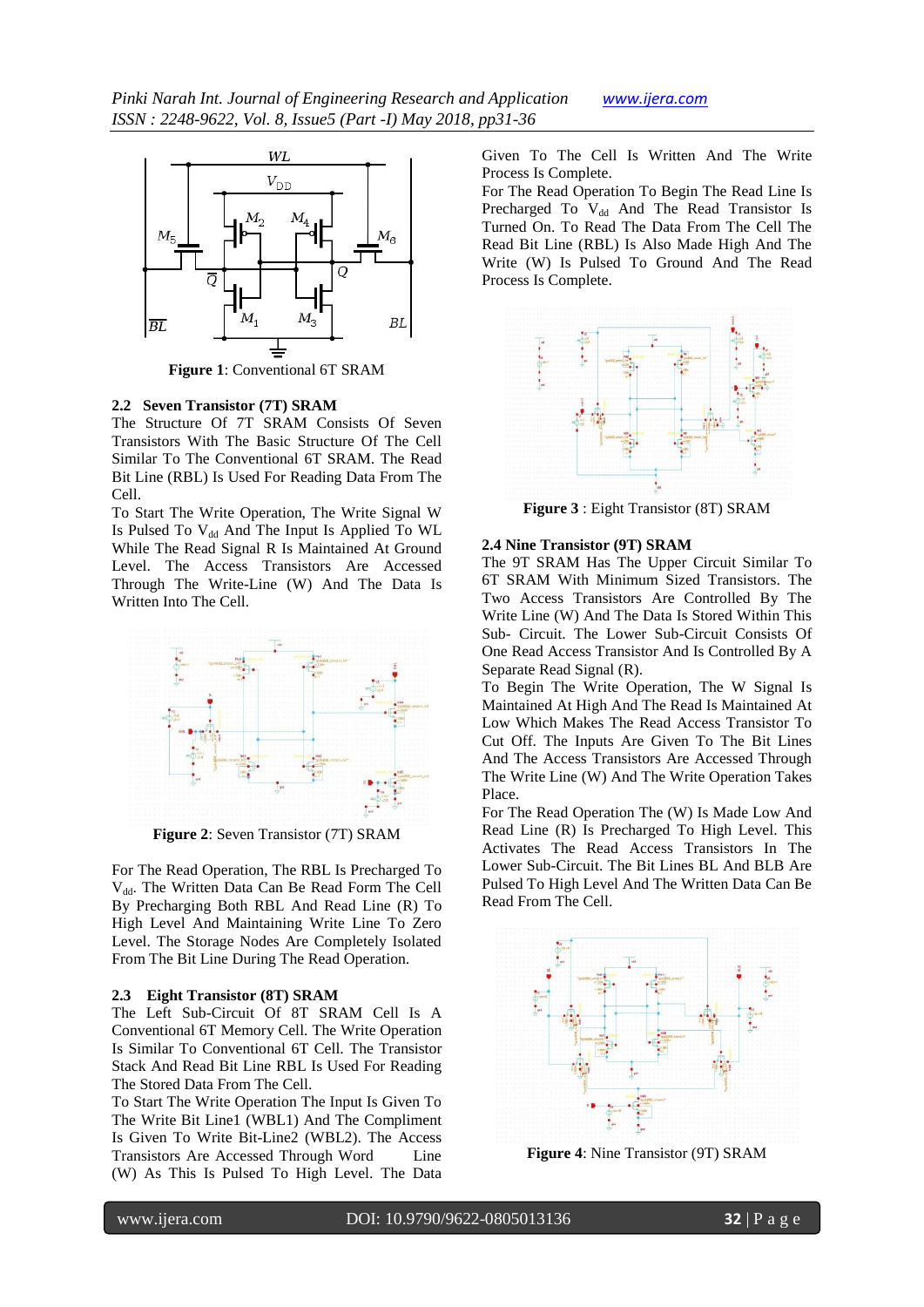# **III. OBSERVATION**

| <b>Table 1: 6T SRAM Operation</b> |  |
|-----------------------------------|--|
|-----------------------------------|--|

| Hold      | WL Low, Inverter Reinforces The |  |  |  |
|-----------|---------------------------------|--|--|--|
| Operation | Data In Feedback                |  |  |  |
| Read      | B And BL Is Precharged High, WL |  |  |  |
| Operation | Is Assigned                     |  |  |  |
| Write     | B And BL Are Applied With       |  |  |  |
| Operation | Complementary Inputs.           |  |  |  |
|           | WL Is Accessed.                 |  |  |  |

#### **Table 2**: 7T SRAM Operation

| Hold      | WL Low, Inverter Reinforces |
|-----------|-----------------------------|
| Operation | The Data In Feedback        |
| Read      | W And WL Is Low, R And RBL  |
| Operation | High                        |
| Write     | W And WBL High, Input       |
| Operation | Applied To WBL, R And RBL   |
|           | Made Low                    |

## **Table 3**: 8T SRAM Operation

| <b>Hold Operation</b>  | W<br>Low,<br>Inverter  |
|------------------------|------------------------|
|                        | Reinforces The Data In |
|                        | Feedback               |
| Read Operation         | WL1 And WL2 Is Low, R  |
|                        | And RBL High,          |
|                        | Assigned.              |
| <b>Write Operation</b> | WL1 And WL2 Applied    |
|                        | Complementary<br>With  |
|                        | Inputs, R And RBL Made |
|                        |                        |

## **Table 4**:9T SRAM Operation

| Hold      | W Low, Inverter Reinforces The |  |  |
|-----------|--------------------------------|--|--|
| Operation | Data In Feedback               |  |  |
| Read      | R Is High, BL And BLB          |  |  |
| Operation | Precharged To High             |  |  |
| Write     | BL And BLB Applied With        |  |  |
| Operation | Inputs, R Made Low             |  |  |

# **IV. SIMULATION AND RESULTS**

# **3.1 Transient Responses**

The Below Figures  $5(A),5(B),5(C),5(D)$  Shows The Transient Response Of Four SRAM Topologies In 45nm Technology.





**Figure 5(B):** Transient Response Of 7T SRAM In 45nm



**Figure 5(C):** Transient Response Of 8T SRAM In 45nm



45nm

The Below Figure 6(A),6(B),6(C),6(D) Shows The Transient Response Of The Srams In 65nm Technology.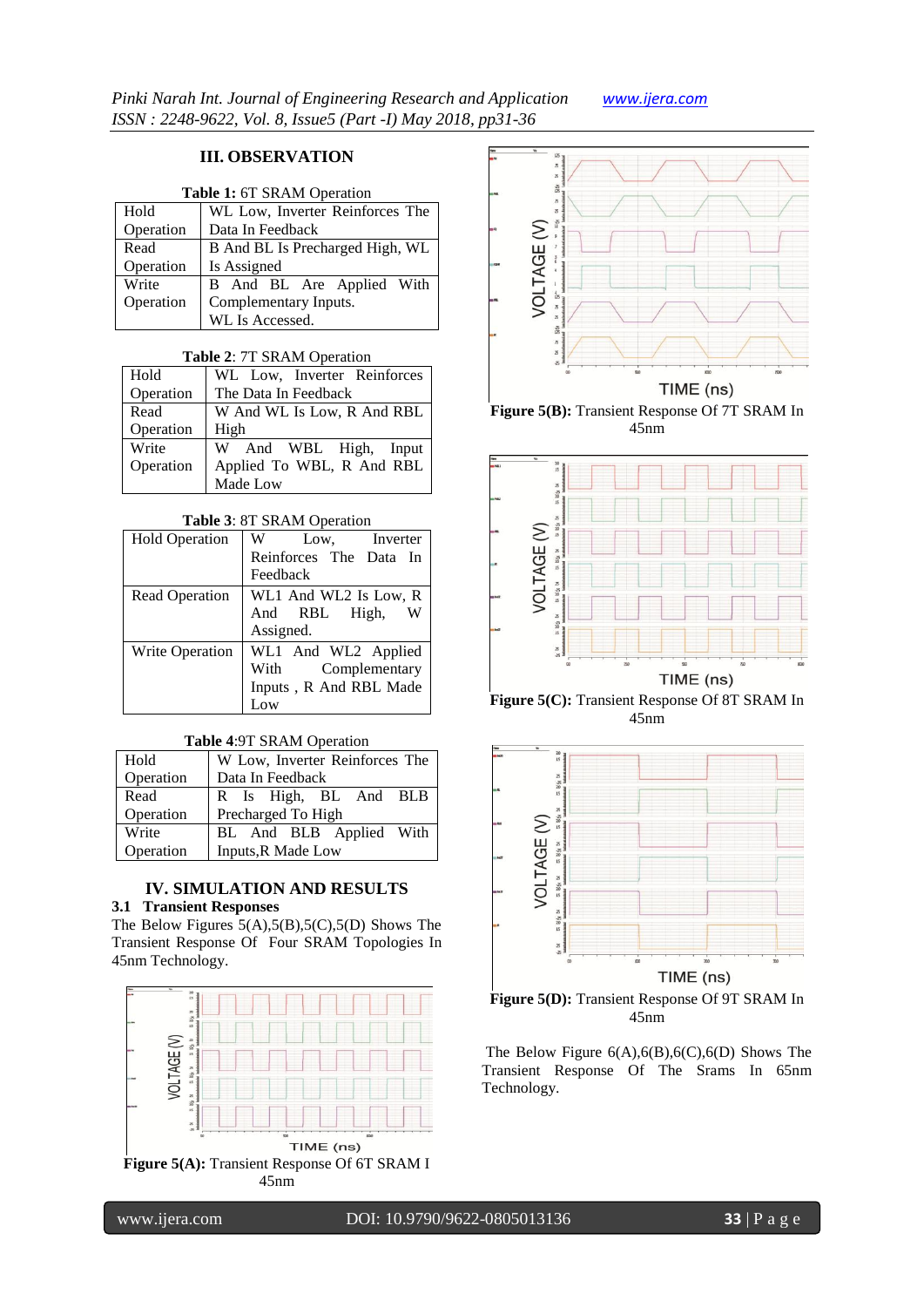





**Figure 6(B):** Transient Response Of 7T SRAM In 65nm



**Figure 6(C):** Transient Response Of 8T SRAM In 65nm



The Below Figure 7(A), 7(B) 7(C) ,7(D) Shows The Transient Response In 90nm.



**Figure 7(A):** Transient Response Of 6T SRAM In 90nm



**Figure 7(B):** Transient Response Of 7T SRAM In 90nm



90nm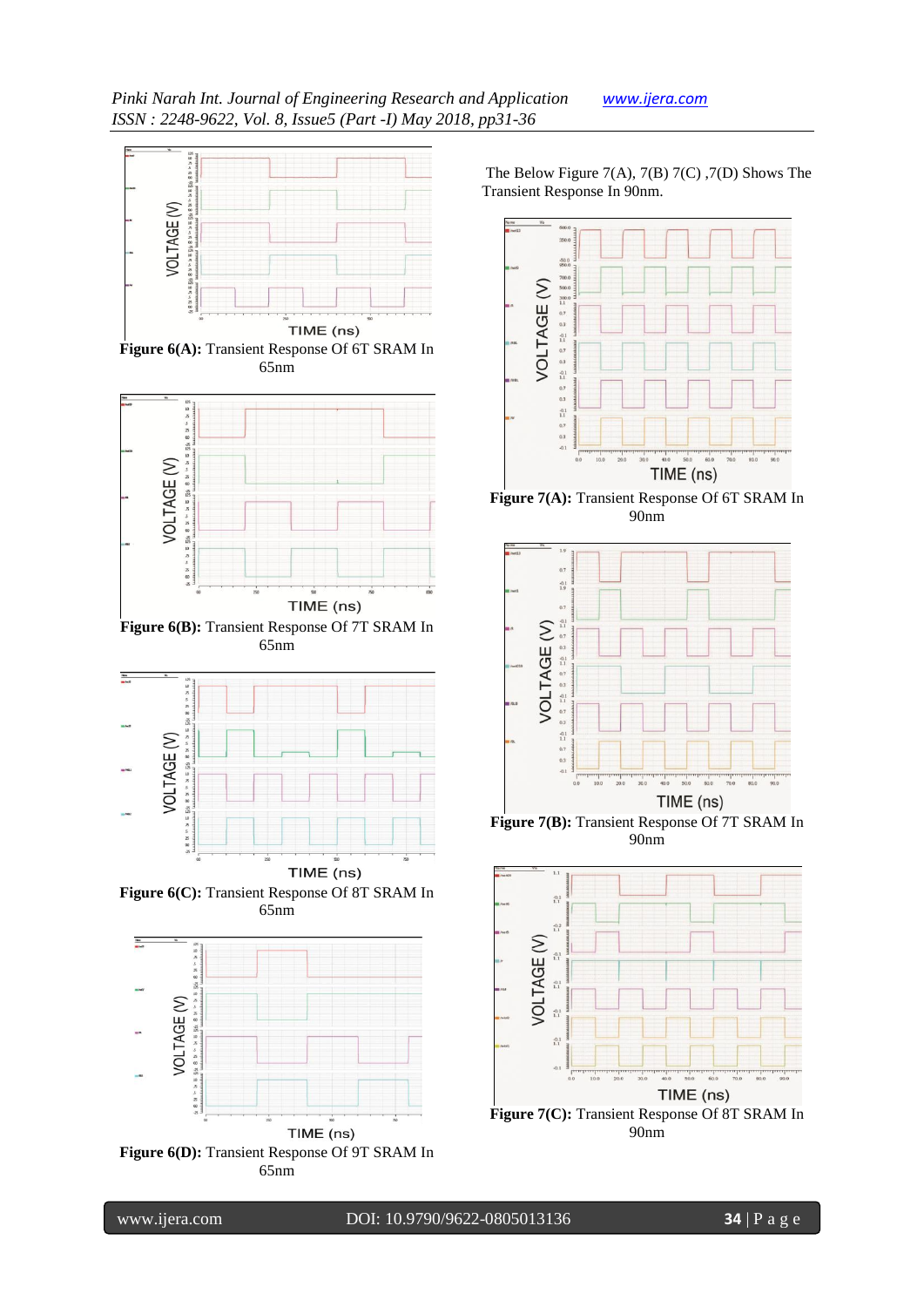

### **3.2 Static Power Dissipation**

The Table Given Below Shows The Comparison Between The 6T, 7T, 8T And 9T SRAM In Different Technologies Of 4nm,65nm And 90nm. The Comparison Shows That 9T SRAM Has The Greatest Power Dissipation And The Lowest Being The 7T SRAM. The 6T SRAM Has More Power Dissipation In Comparison To 7T SRAM Due To Charging And Discharging Of The Bit Lines.

**Table 5:** Static Power Dissipation

| Technology<br><b>SRAM</b> | 45nm               | 65nm               | 90nm               |
|---------------------------|--------------------|--------------------|--------------------|
| 6T                        | 1.093uw            | $1.54$ uw          | 2.240uw            |
| 7T                        | 7.75 <sub>nw</sub> | 14.3 <sub>nv</sub> | 15.5 <sub>nw</sub> |
| 8T                        | 1.45uw             | 1.875uw            | $2.66$ uw          |
| <b>9T</b>                 | 1.38uw             | $1.99$ uw          | 2.80uw             |

#### **3.3 Static Noise Margin**

The Stability Of Memory Cell Is Determined In Terms Of SNM Or Static Noise Margin. SNM Can Be Defined As The Maximum Noise Voltage That An SRAM Can Withstand Without Changing Its Node Data. SNM Is Determined By The Butterfly Curve Which Is The VTC Of One Inverter Superimposed On The VTC Of Another Inverter. From The Comparison It Can Be Said That Stability Is Highest In 9T And Lowest In 6T Due To Voltage Division Between Access And Driver Transistor.

|  |  | Table 6: Read Static Noise Margin |
|--|--|-----------------------------------|
|--|--|-----------------------------------|

| Technology  |       |        |                  |
|-------------|-------|--------|------------------|
|             | 45nm  | 65nm   | 90 <sub>nm</sub> |
| <b>SRAM</b> | (Mv)  | (Mv)   | (Mv)             |
| 6T          | 72.8  | 98.5   | 105              |
| 7T          | 79    | 107.87 | 185              |
| 8T          | 79.59 | 202.3  | 502              |
| 9T          | 497   | 531    | 540              |

|  |  | Table 7: Write Static Noise Margin |
|--|--|------------------------------------|
|--|--|------------------------------------|

| Technology<br><b>SRAM</b> | 45nm   | 65nm   | 90 <sub>nm</sub> |
|---------------------------|--------|--------|------------------|
| 6T                        | 274    | 300.6  | 396              |
| 7T                        | 325    | 370.67 | 409              |
| 8T                        | 485    | 509.6  | 532              |
| 9T                        | 640.23 | 650    | 686              |

### **3.4 Delay**

Write Delay Is Considered As The Time Difference Between The Applications Of The Word Line Signal And The Time At Which The Data Is Actually Written Into The Cell. As The Transistor Count Increases Delay Increases With An Exception That Delay Is Less In 7T SRAM Due To The Arrangement Of Transistors.

**Table 8:** Delay

| Technology<br><b>SRAM</b> | 45nm(Ps) | 65nm(Ps) | 90nm(Ps) |
|---------------------------|----------|----------|----------|
| 6T                        | 73.37    | 75.19    | 79.87    |
| 7T                        | 62.8     | 65.7     | 71.32    |
| 8Т                        | 137.7    | 138.8    | 146.2    |
| 9Τ                        | 147.3    | 150.2    | 157.2    |

# T **3.5 Leakage Current**

The Comparison Shows That Leakage Increases As The Technology Increases. Leakage Current Contributes To Major Part Of Power Consumption In SRAM In Sub Micron Regime. Leakage Current Is Highest In 9T SRAM.

**Table 9:** Leakage Current

| Technology<br><b>SRAM</b> | 45nm               | 65nm    | 90nm               |
|---------------------------|--------------------|---------|--------------------|
| 6T                        | 1.093ua            | 1.54ua  | 2.240ua            |
| 7T                        | 7.75 <sub>na</sub> | 14.3na  | 15.5 <sub>na</sub> |
| 8T                        | 1.45na             | 1.875ua | 2.66ua             |
|                           | 1.48ua             | 1.99ua  | 2.80 <sub>ua</sub> |

## **V. CONCLUSION**

The Operation Of SRAM Is Studied In Details In Cell Level. This Has Provided A Thorough Understanding Of The Working Of SRAM. In This Paper Parameters Like Delay, Static Power Dissipation, Static Noise Margin And Leakage Current Of Various SRAM Cell Such As 6T, 7T, 8T,9T Are Compared In Different Technologies To Check Its Variation. All The Simulation And Calculations Are Done Using